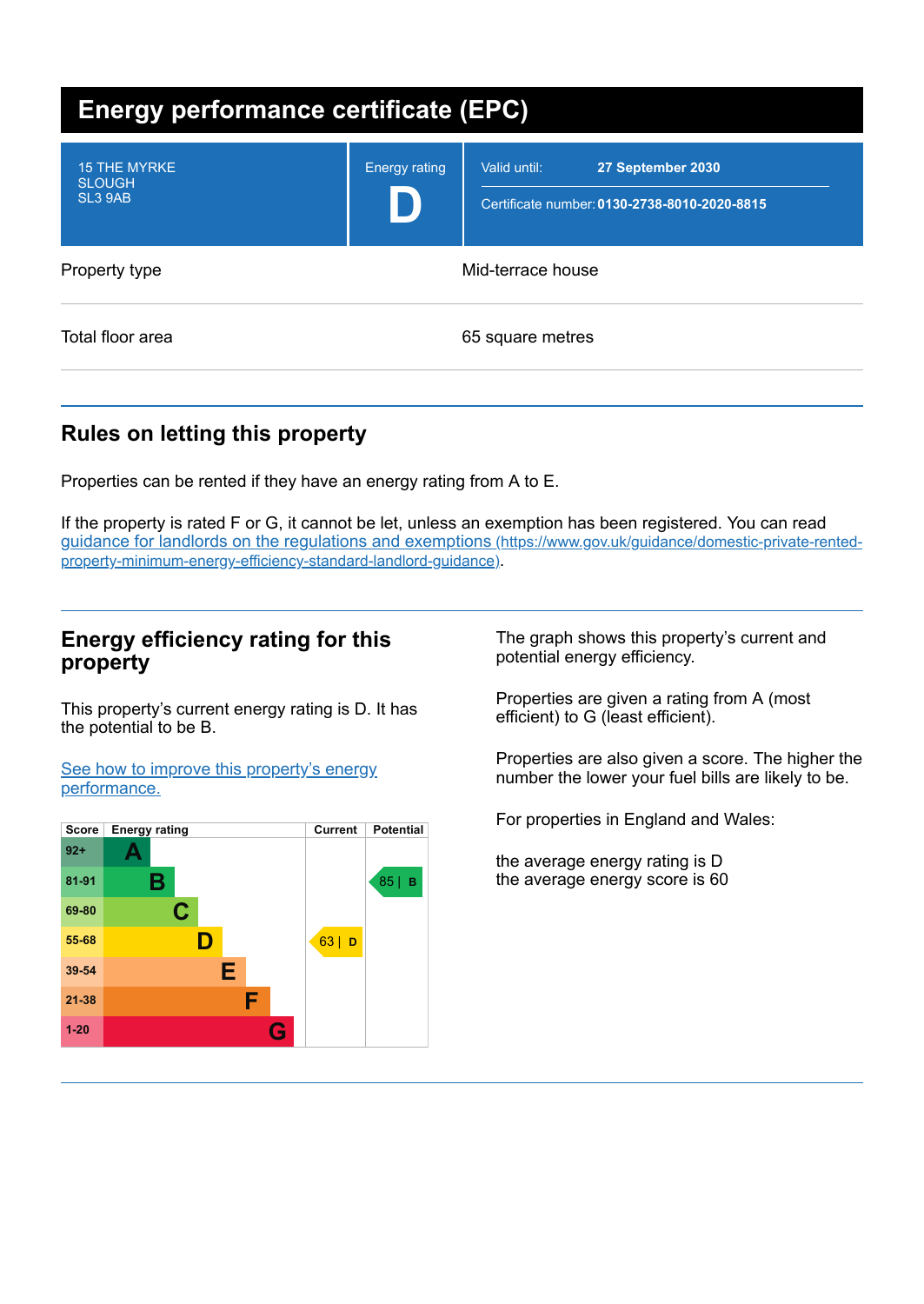## **Breakdown of property's energy performance**

This section shows the energy performance for features of this property. The assessment does not consider the condition of a feature and how well it is working.

Each feature is assessed as one of the following:

- very good (most efficient)
- good
- average
- poor
- very poor (least efficient)

When the description says "assumed", it means that the feature could not be inspected and an assumption has been made based on the property's age and type.

| <b>Feature</b>       | <b>Description</b>                             | Rating    |
|----------------------|------------------------------------------------|-----------|
| Wall                 | Solid brick, as built, no insulation (assumed) | Very poor |
| Wall                 | Cavity wall, as built, no insulation (assumed) | Poor      |
| Roof                 | Pitched, 100 mm loft insulation                | Average   |
| Roof                 | Flat, no insulation (assumed)                  | Very poor |
| Window               | Fully double glazed                            | Average   |
| Main heating         | Boiler and radiators, mains gas                | Good      |
| Main heating control | Programmer, TRVs and bypass                    | Average   |
| Hot water            | From main system                               | Good      |
| Lighting             | Low energy lighting in all fixed outlets       | Very good |
| Floor                | Suspended, no insulation (assumed)             | N/A       |
| Floor                | Solid, no insulation (assumed)                 | N/A       |
| Secondary heating    | None                                           | N/A       |

#### **Primary energy use**

The primary energy use for this property per year is 266 kilowatt hours per square metre (kWh/m2).

### **Additional information**

Additional information about this property:

Cavity fill is recommended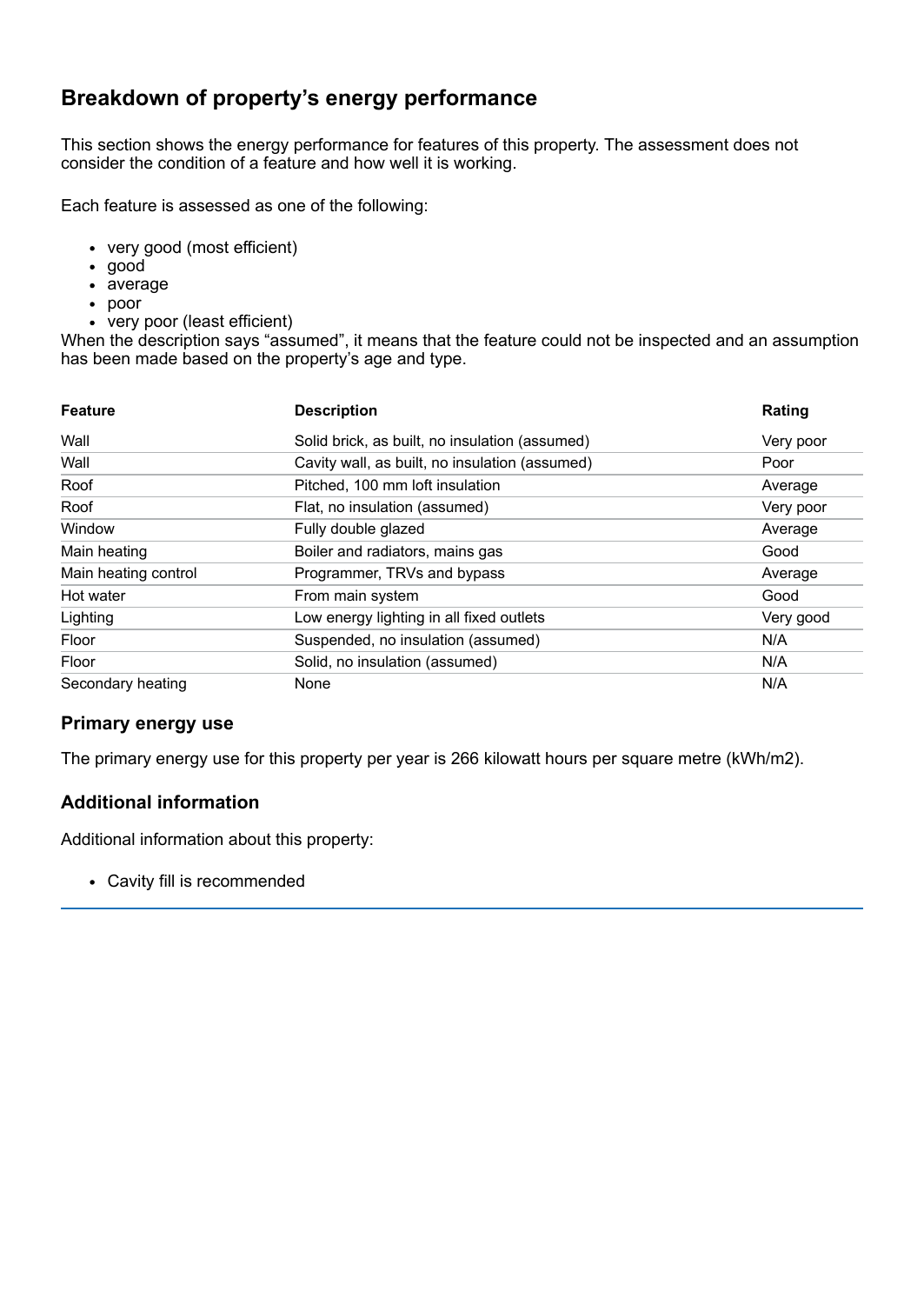## **Environmental impact of this property**

One of the biggest contributors to climate change is carbon dioxide (CO2). The energy used for heating, lighting and power in our homes produces over a quarter of the UK's CO2 emissions.

| An average household<br>produces | 6 tonnes of CO2   |  |
|----------------------------------|-------------------|--|
| This property produces           | 3.0 tonnes of CO2 |  |

This property's potential production 1.1 tonnes of CO2

By making the [recommended](#page-2-0) changes, you could reduce this property's CO2 emissions by 1.9 tonnes per year. This will help to protect the environment.

Environmental impact ratings are based on assumptions about average occupancy and energy use. They may not reflect how energy is consumed by the people living at the property.

# <span id="page-2-0"></span>**How to improve this property's energy performance**

Making any of the recommended changes will improve this property's energy efficiency.

If you make all of the recommended changes, this will improve the property's energy rating and score from D (63) to B (85).

| <b>Recommendation</b>                      | <b>Typical installation cost</b> | <b>Typical yearly saving</b> |
|--------------------------------------------|----------------------------------|------------------------------|
| 1. Flat roof or sloping ceiling insulation | £850 - £1,500                    | £51                          |
| 2. Cavity wall insulation                  | £500 - £1.500                    | £25                          |
| 3. Internal or external wall insulation    | £4.000 - £14.000                 | £55                          |
| 4. Heating controls (room thermostat)      | £350 - £450                      | £23                          |
| 5. Solar water heating                     | £4.000 - £6.000                  | f29                          |
| 6. Solar photovoltaic panels               | £3.500 - £5.500                  | £346                         |

#### **Paying for energy improvements**

Find energy grants and ways to save energy in your home. [\(https://www.gov.uk/improve-energy-efficiency\)](https://www.gov.uk/improve-energy-efficiency)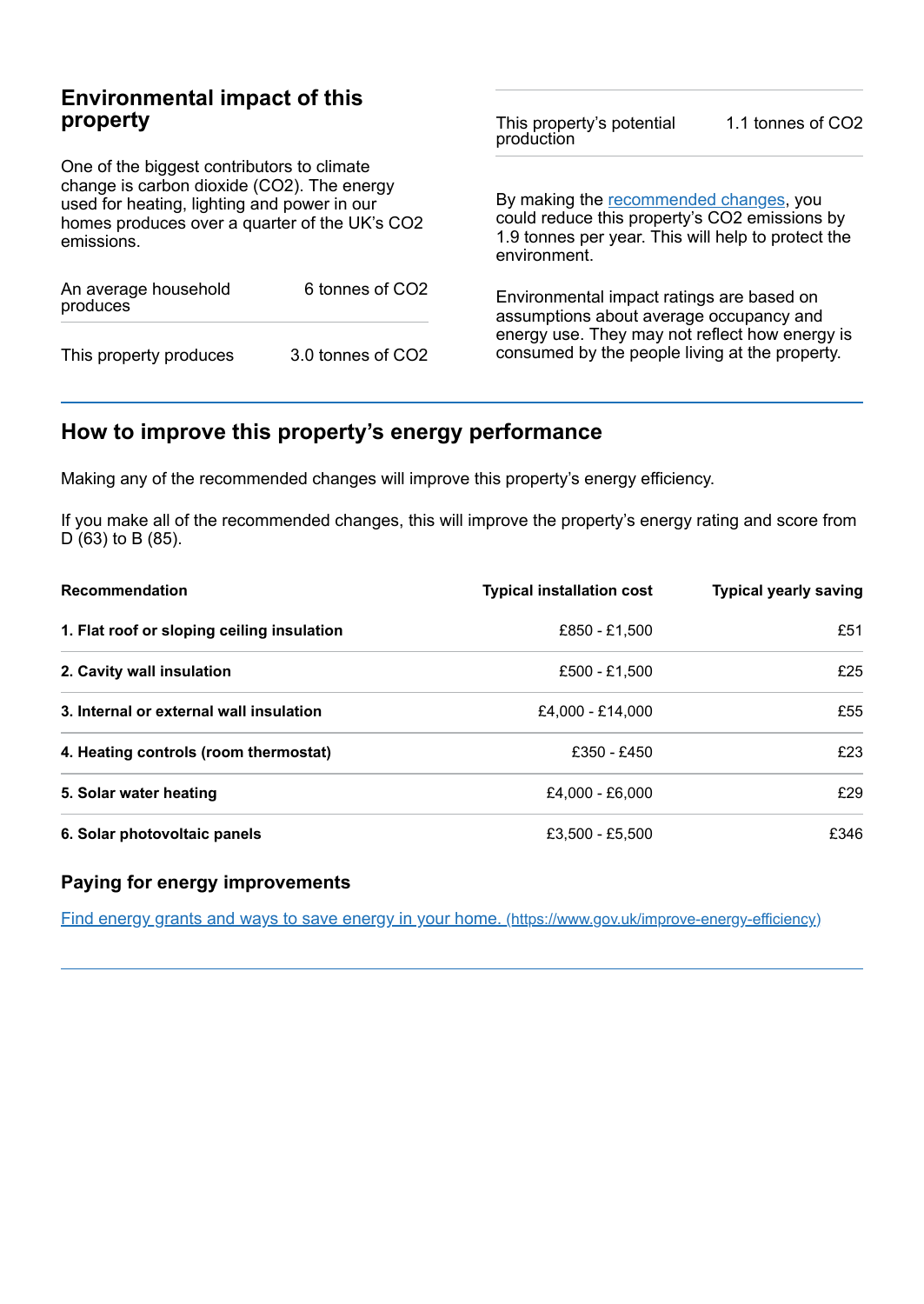### **Estimated energy use and potential savings**

| Estimated yearly energy<br>cost for this property | £691 |
|---------------------------------------------------|------|
| Potential saving                                  | £182 |

The estimated cost shows how much the average household would spend in this property for heating, lighting and hot water. It is not based on how energy is used by the people living at the property.

The estimated saving is based on making all of the [recommendations](#page-2-0) in how to improve this property's energy performance.

For advice on how to reduce your energy bills visit Simple Energy Advice [\(https://www.simpleenergyadvice.org.uk/\)](https://www.simpleenergyadvice.org.uk/).

### **Heating use in this property**

Heating a property usually makes up the majority of energy costs.

### **Estimated energy used to heat this property**

| Space heating | 8942 kWh per year |
|---------------|-------------------|
| Water heating | 1997 kWh per year |

## Potential energy savings by installing insulation

| <b>Type of insulation</b>     | Amount of energy saved |
|-------------------------------|------------------------|
| <b>Loft insulation</b>        | 236 kWh per year       |
| <b>Cavity wall insulation</b> | 513 kWh per year       |

**Solid wall insulation** 1153 kWh per year

You might be able to receive Renewable Heat Incentive payments [\(https://www.gov.uk/domestic](https://www.gov.uk/domestic-renewable-heat-incentive)renewable-heat-incentive). This will help to reduce carbon emissions by replacing your existing heating system with one that generates renewable heat. The estimated energy required for space and water heating will form the basis of the payments.